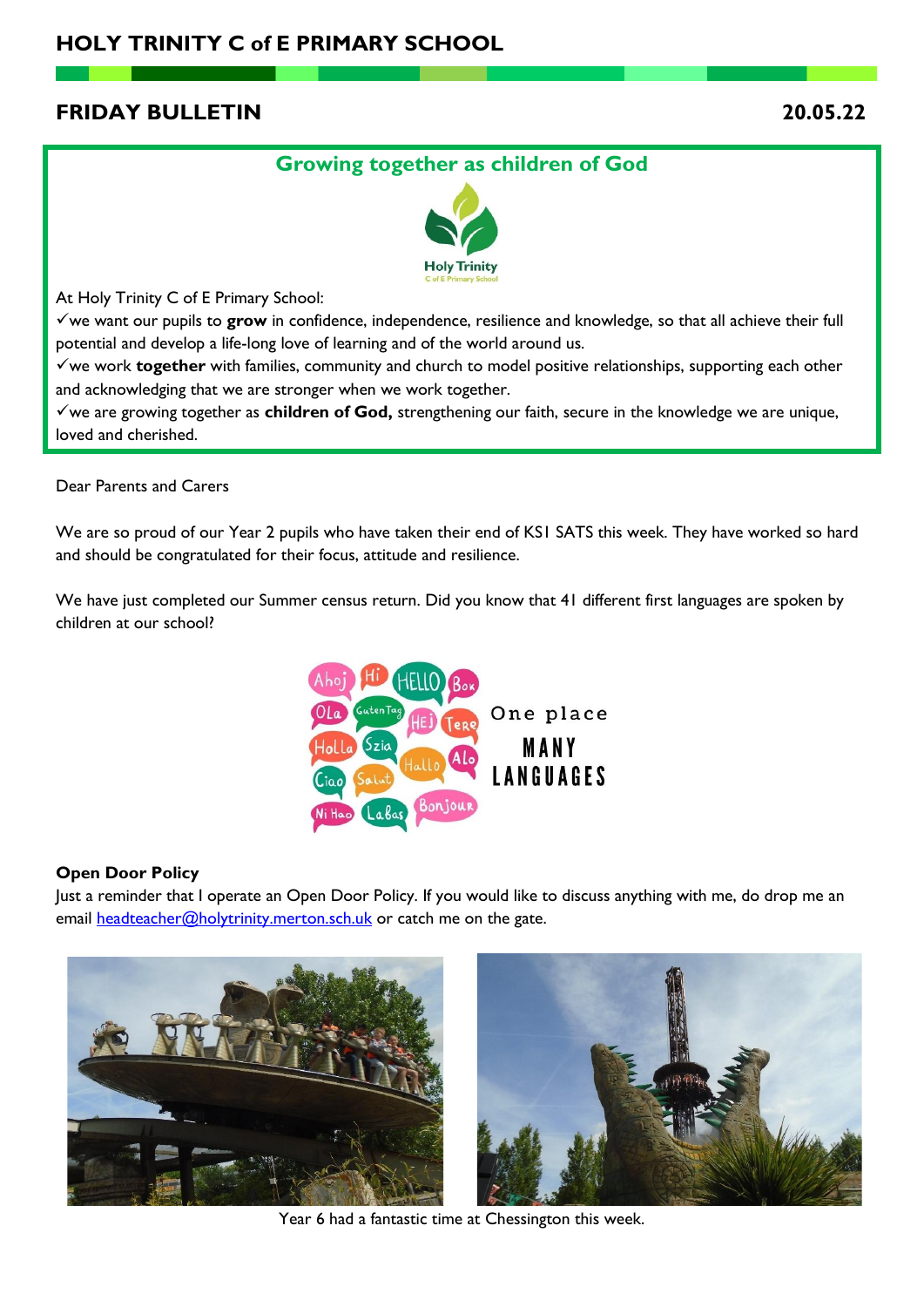

Many congratulations to our Catering Team who have been awarded Merton's first Certificate of Excellence following a recent successful audit.

#### **Jubilee Celebrations**



On **Friday 27th May**, we will be holding our Platinum Jubilee Celebration. **Children are invited to come to school dressed in red, white and blue clothes.** In the morning we will be giving thanks to God for Queen Elizabeth II and we will share a picnic together in the afternoon. **Please could you provide your child with a very simple snack (in a named container) for them to eat at the picnic. A suggestion might be a sandwich, cake and piece of fruit. We will be having lunch as usual, so children will not need much food.**

### **Football at AFC Wimbledon**

Some of our young, talented footballers had the privilege of playing at the AFC Wimbledon Stadium at the weekend. Ludo's mum reports that the boys played brilliantly in mixed up teams, showed great sportsmanship all around and were totally chuffed to be playing on a real live pitch! They made all of the parents and carers so proud with how they won (& lost) with grace, team work and good humour. They were all on different teams but were so supportive of each other.

Well done to everyone who took part – we are so proud of you.

#### **Parent/Carer Forum – Save the Date**

Thank you to everyone who has completed our Parent/Carer Survey. On **Wednesday 15th June**, the Governors will be holding a Parent/Carer Forum. This will be a further opportunity to discuss in more detail aspects from the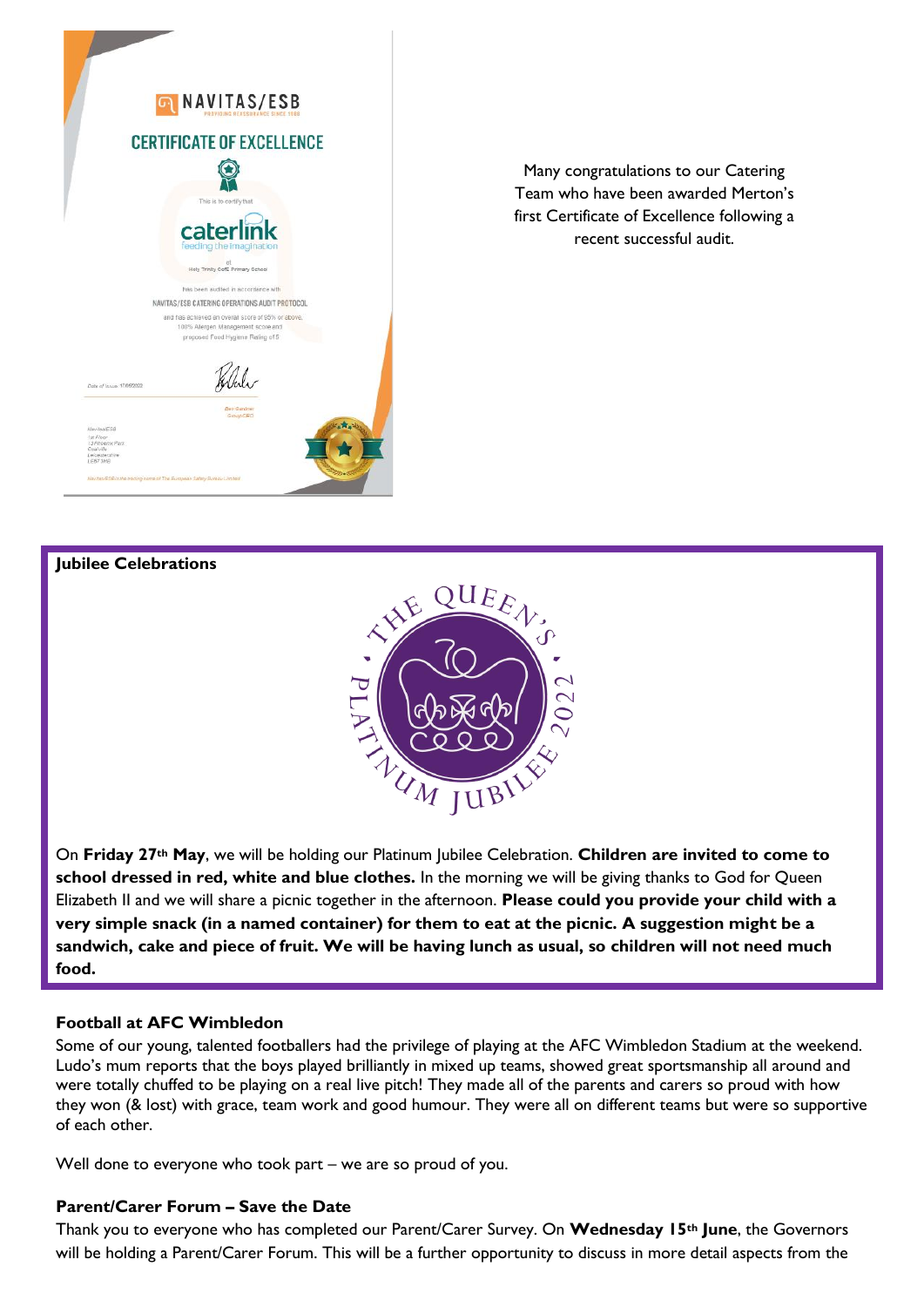survey. This will be a virtual event, in the evening. Further details to follow, but please save the date in your diary. Thank you.

## **Nursery Availability**

We have a couple of spaces in our Afternoon Nursery (12.30pm to 3.30pm daily) from September for children born between 1 September 2018 and 31 August 2019. If you know someone who might be interested please ask them to see [https://www.holytrinity.merton.sch.uk/web/nursery\\_admissions/544973](https://www.holytrinity.merton.sch.uk/web/nursery_admissions/544973) or to contact Samantha Joiner [\(SBM@holytrinity.merton.sch.uk\)](mailto:SBM@holytrinity.merton.sch.uk).

## **Uniform Check**

Over the next 2 weeks, we will be checking uniform as there have been a growing number of children not wearing the correct uniform (including Sport Uniform). Do look at our website for information about the correct uniform. *<https://www.holytrinity.merton.sch.uk/web/uniform/320169>*

**We are aware of the financial pressures facing families. If you need financial assistance to purchase uniform, please email [headteacher@holytrinity.merton.sch.uk](mailto:headteacher@holytrinity.merton.sch.uk) (in confidence), and we will support you in any way that we can.**

## **Trim Trail**

Please note that no children are not allowed to play on the Trim Trail, before or after school. Thank you.

## **HOTS NOTICES**

A big thanks to all those who attended the AGM this week. Planning is now well and truly underway for the summer fair on Saturday 2nd July from 12-4pm in the school playground. To make it the best day possible we need YOUR HFLP:

- Please sign up to **volunteer** to help at the fair. As well as helping your class stall (12-4) we need people to set up / pull down from 9-12am and 4-6pm and we need qualified first aiders on site. If you can help, please email your availability to **[hotsemail@gmail.com](mailto:hotsemail@gmail.com)** 

- Can you host an **estate agent board** at your house advertising the fair? Please email your address to [hotsemail@gmail.com](mailto:hotsemail@gmail.com)

- Does your company offer **matched funding** for any money your raise for charity? If so we could **DOUBLE** our fundraising at the fair! Please email us at  $hots$ email@gmail.com if so.

- Can your company/network offer a great **raffle prize** or sponsor a stall? Please email us at [hotsemail@gmail.com](mailto:hotsemail@gmail.com) if so.

**The summer fair is our chance to all come together as a community and have a great day out. It also raises huge sums of money to help support Holy Trinity and enrich our children's education and the quality of their school experience. Please give your time generously**, Many thanks,

The HOTS committee

### **Holiday Camps at Holy Trinity**

We are pleased to be hosting the following camps at Holy Trinity this summer:

- May Half Term: Monday 30 June to Wednesday 1 June NEAT Multisports (see attached Flyer)
- Summer Holidays: Monday 25th to Friday 29<sup>th</sup> July Dramacademy (see attached Flyer)
- Summer Holidays: Monday 1st to Friday 5<sup>th</sup> August NEAT Multisports (booking will open after Half Term. Flyer to follow)
- Summer Holidays: Monday  $8<sup>th</sup>$  to Friday 12<sup>th</sup> August Fitness 4 Schools Multisports (see attached Flyer)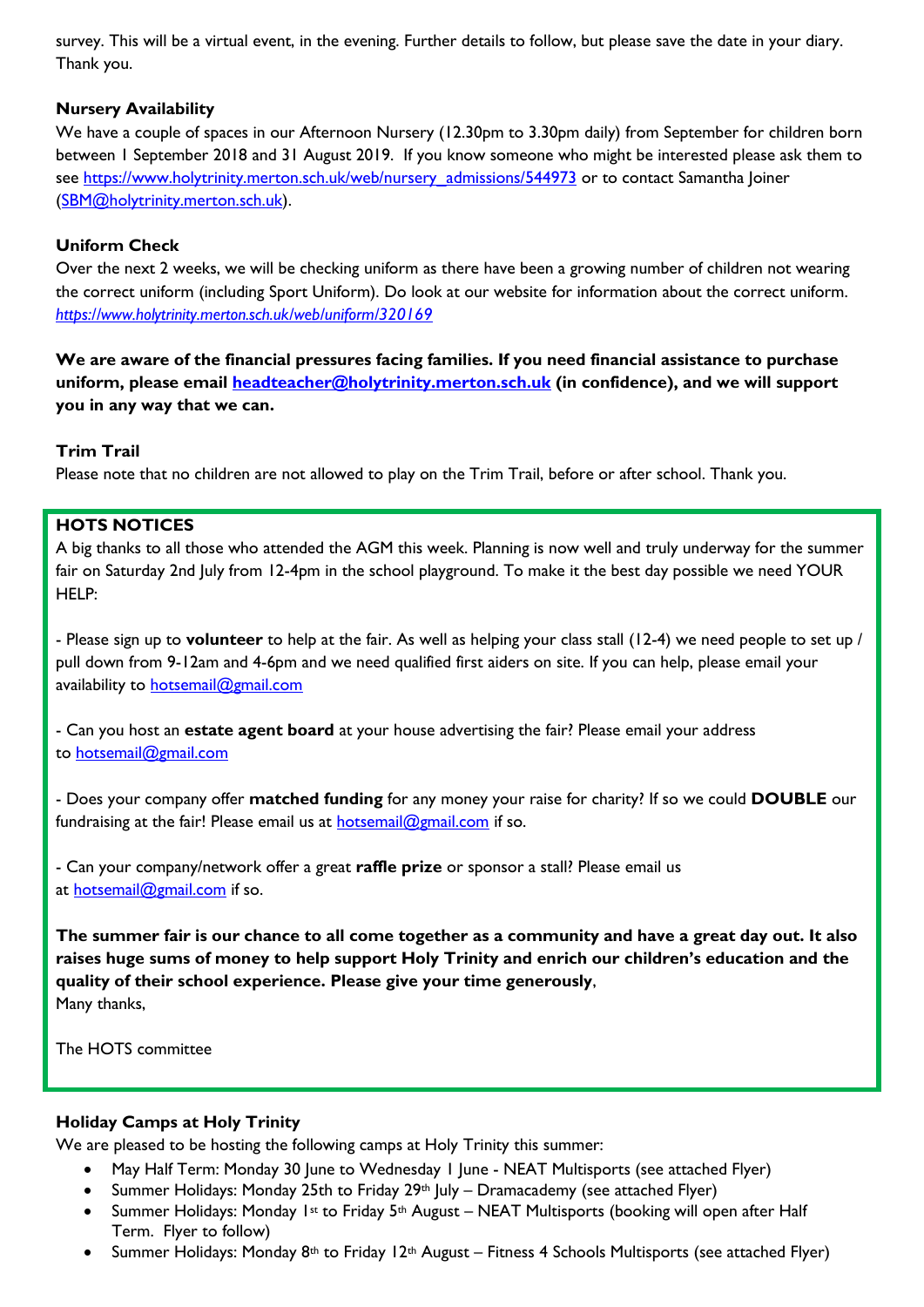### **Programmes for Parents/Carers experiencing relationship difficulties**

Merton are promoting *One Plus One Digital Resources* for parents/carers experiencing difficulties in their relationships. There are 3 evidence-based interventions outlined below:

## Three evidence-based interventions (programmes)



For further information, or to register for these interventions please use the weblink below.



### **Dramacademy**

On Monday your child took part in a Dramacademy assembly with west end actors. Dramacademy runs 90 minute drama classes at Holy Trinity Primary School on Saturday mornings and a holiday week every summer. If your child enjoyed the assembly we can offer a free trial class from 9.30am to 11am or 11.15am to 12.45pm.

Our drama workshops are designed to build confidence, enhance communication skills and channel imagination into creative thinking at an age when it matters most without the students noticing because they are having too much fun.

The children work towards a play for family and friends which they perform on stage at the end of each term. This term our 4-7's are performing "Atlantis: Under The Sea" and our 7-11's are working on a new comedy mystery "The Young Detectives and The Mystery Of The Sinister Circus!".

You can find out more and book a free trial class on our website... [www.dramacademy.co.uk](http://www.dramacademy.co.uk/) ...or give us a call on 0333 772 7341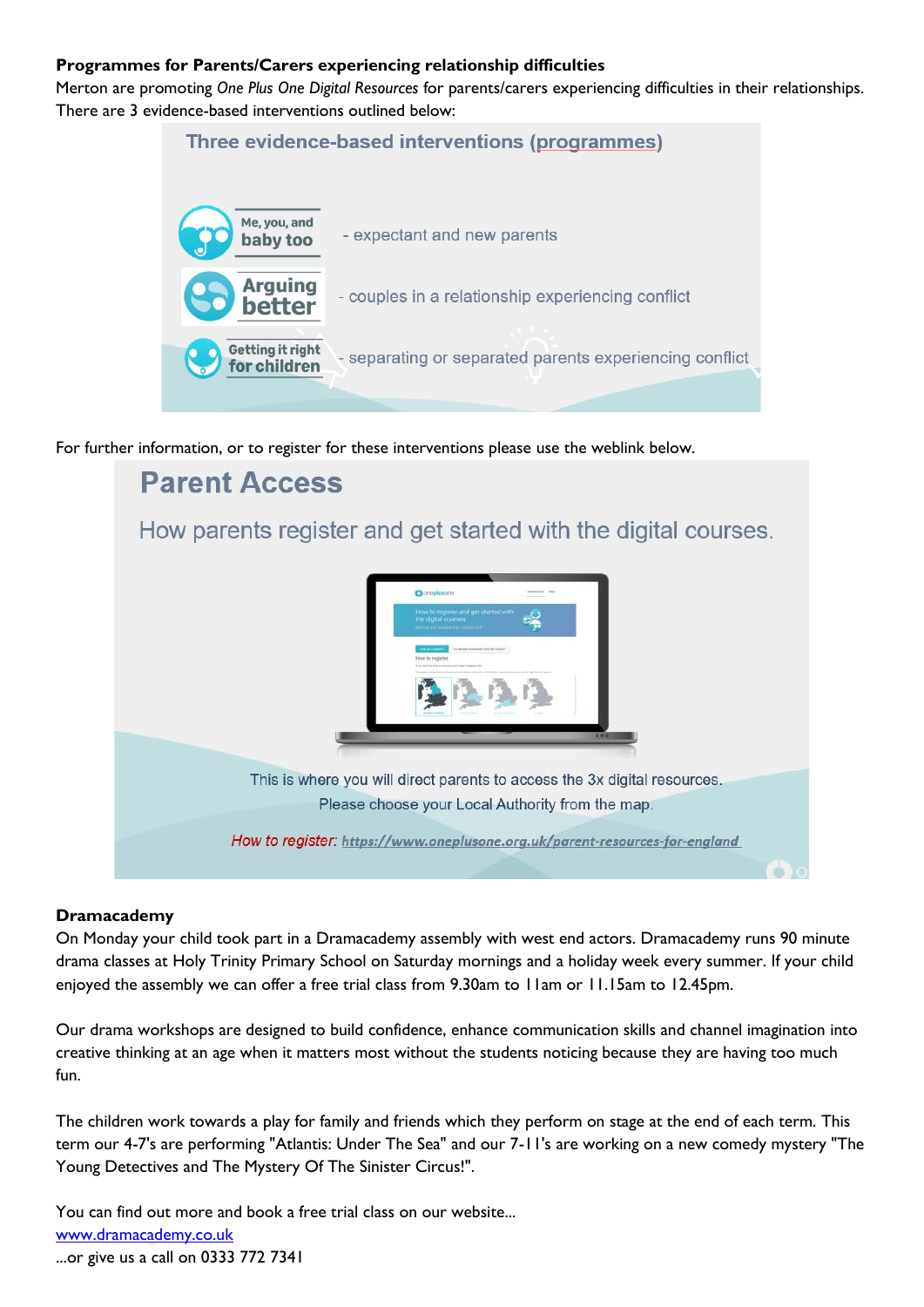## **Motspur FC Football Trials**

Trials will be held at **Sir Joseph Hood Memorial Playing Fields, KT3 6NE** (**[Location Info](https://motspurparkyouthfc.com/about-us/)**). Trialists must arrive 20 minutes prior to the trial start for registration. Players should wear appropriate clothing and are **required to wear shin pads**, we also advise all players to bring a water bottle. All current players are required to retrial. You must register online before attending and to ensure you have the full up to date details. [2022/23 Trials](https://motspurparkyouthfc.com/2022/02/2022-23-trials/) – [Motspur Park Youth F.C. \(motspurparkyouthfc.com\)](https://motspurparkyouthfc.com/2022/02/2022-23-trials/)

### **Girls Age Groups**

**U9G New Team (Currently Year 3) -** Sunday 22nd May 11:00-12:00 **U10G (Currently Year 4) -** Sunday 22nd May 11:00-12:00 **U11G (Currently Year 5) -** Sunday 22nd May 9:30-10:30

### **Attached items:**

- Petit Kids May Half Term Club
- Motspur FC Girls' Football Trials

### **Term dates 2021-2022**

### **Summer Term 2022**

- First day: Tuesday 19 April 2022
- Last day: Friday 22 July 2022
- Half term: Monday 30 May to Friday 3 June 2022

(INSETs Monday  $6<sup>th</sup>$  June and Friday 22<sup>nd</sup> July, so children end Thursday 21<sup>st</sup> July)

### **Term Dates 2022-2023**

### **Autumn Term 2022**

- First day: Thursday 1 September 2022
- (INSETs Thursday 1st and Friday 2nd so children back Monday 5th September)
- Last day: Friday 16 December 2022
- Half term: Monday 24 October to Friday 28 October 2022

### **Spring Term 2023**

- First day: Tuesday 3 January 2023
- (INSET Tuesday 3rd so children back Wednesday 4th January)
- Last day: Friday 31st March 2023
- Half term: Monday 13<sup>th</sup> February to Friday 17<sup>th</sup> February 2023

### **Summer Term 2023**

- First day: Monday 17th April 2023
- Last day: Friday 21st July 2023
- Half term: Monday 29th May to Friday 2<sup>nd</sup> June 2023
- (INSETs Monday 5<sup>th</sup> June and Friday 21<sup>st</sup> July, so children end Thursday 20<sup>th</sup> July 2023)

| <b>Date</b>                       | <b>Time</b>        | <b>Event</b>                                                   | <b>Notes</b> |
|-----------------------------------|--------------------|----------------------------------------------------------------|--------------|
| $23$ rd - $27$ th May             |                    | Assessment Week I                                              |              |
| 25th May                          |                    | <b>Music Festival Finals</b>                                   |              |
| 27th May                          |                    | Jubilee Celebrations - children invited to wear red/white/blue |              |
|                                   |                    | clothes to school and bring simple snack for the picnic.       |              |
|                                   |                    | <b>Break up for half term</b>                                  |              |
| 6 <sup>th</sup> June              |                    | <b>INSET Day - School closed</b>                               |              |
| 7 <sup>th</sup> June              |                    | 2 <sup>nd</sup> half of term begins                            |              |
| $6th$ June -17 <sup>th</sup> June |                    | Year I Phonics Screening Check Window                          |              |
|                                   |                    | Year 4 Timetables Check Window                                 |              |
| $13th - 17th$ June                |                    | <b>Assessment Week 2</b>                                       |              |
| 20th - 24th June                  |                    | Year 6 to France                                               |              |
|                                   |                    | <b>Book Week</b>                                               |              |
| 24th June                         | 2.00 <sub>pm</sub> | Diversity Think Tank - more details to follow                  |              |
| 2 <sup>nd</sup> July              |                    | Summer Fair                                                    |              |
| $4th - 8th$ July                  |                    | Sports Week                                                    |              |

As further dates are added, these will be highlighted. By next week we will be able to give you all of the dates for this term.